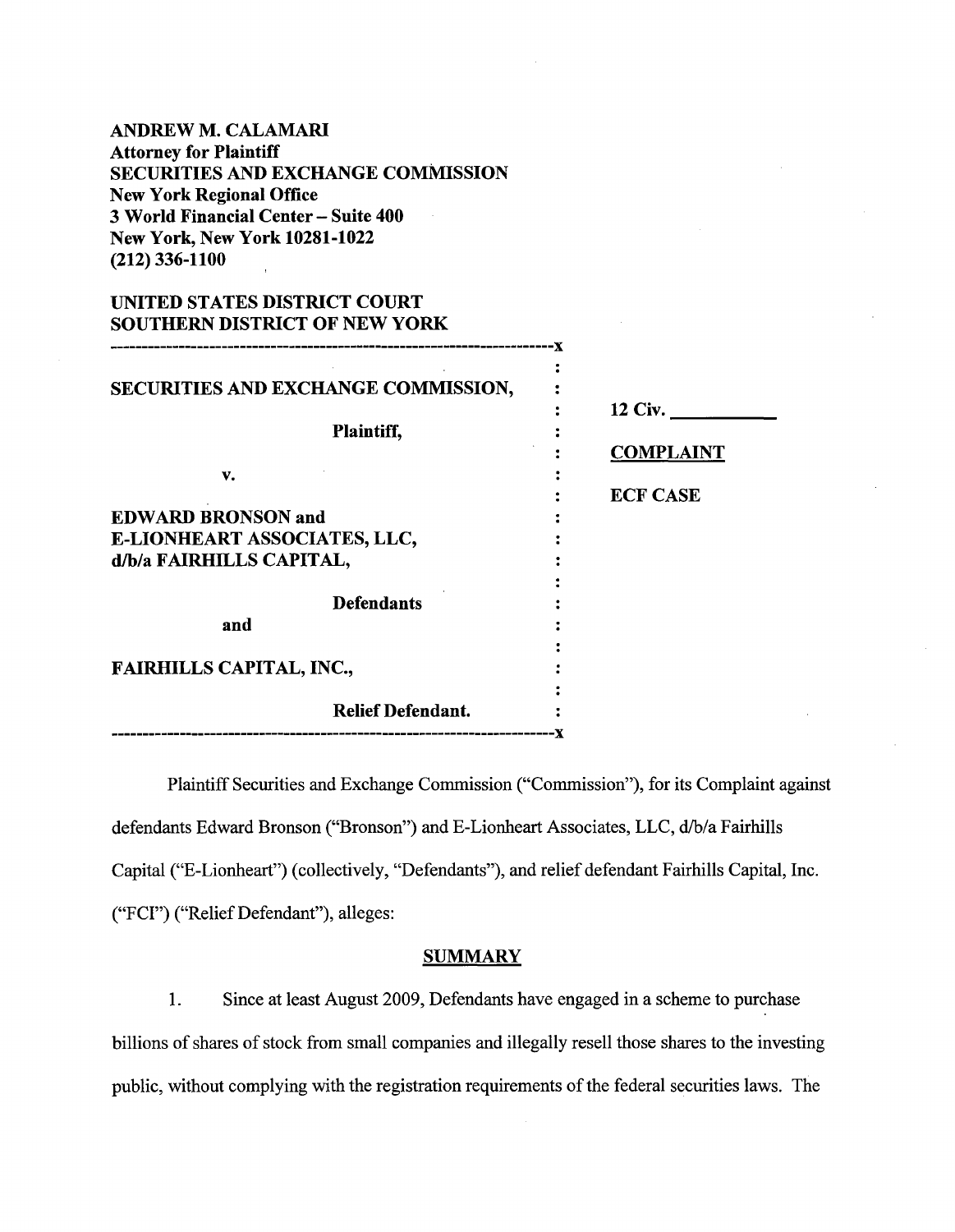federal registration requirements protect investors by promoting full disclosure of information deemed necessary for informed investment decisions. Investors were deprived of such protections by Defendants' misconduct. Bronson and E-Lionheart have reaped more than \$10 million in profits from these illegal sales.

#### **VIOLATIONS**

2. By virtue of the foregoing conduct and as alleged further herein, Bronson and E-Lionheart, directly or indirectly, singly or in concert, have violated, and unless restrained and enjoined will again violate, Sections  $5(a)$  and  $5(c)$  of the Securities Act of 1933 ("Securities Act") [15 U.S.C. §§ 77e(a) and 77e(c)].

#### **NATURE OF THE PROCEEDINGS AND RELIEF SOUGHT**

3. The Commission brings this action pursuant to the authority conferred upon it by Section 20 of the Securities Act [15 U.S.C. § 77t].

4. The Commission seeks a final judgment (a) permanently restraining and enjoining Defendants from violating Sections  $5(a)$  and  $5(c)$  of the Securities Act; (b) ordering Defendants and Relief Defendant, on a joint and several basis, to disgorge their ill-gotten gains with prejudgment interest thereon; (c) ordering Defendants to pay civil money penalties, pursuant to Section 20(d) of the Securities Act [15 U.S.C.  $\S 77t(d)$ ]; and (d) permanently prohibiting Defendants from participating in any offering of penny stock, pursuant to Section  $20(g)$  of the Securities Act [15 U.S.C. § 77t(g)].

## **JURISDICTION AND VENUE**

5. This Court has jurisdiction over this action pursuant to Sections 20(b), 20(d) and 22(a) of the Securities Act [15 U.S.C.  $\S$  77t(b), 77t(d) and 77 $v$ (a)]. Defendants, directly or indirectly, singly or in concert, have made use of the means or instruments of transportation or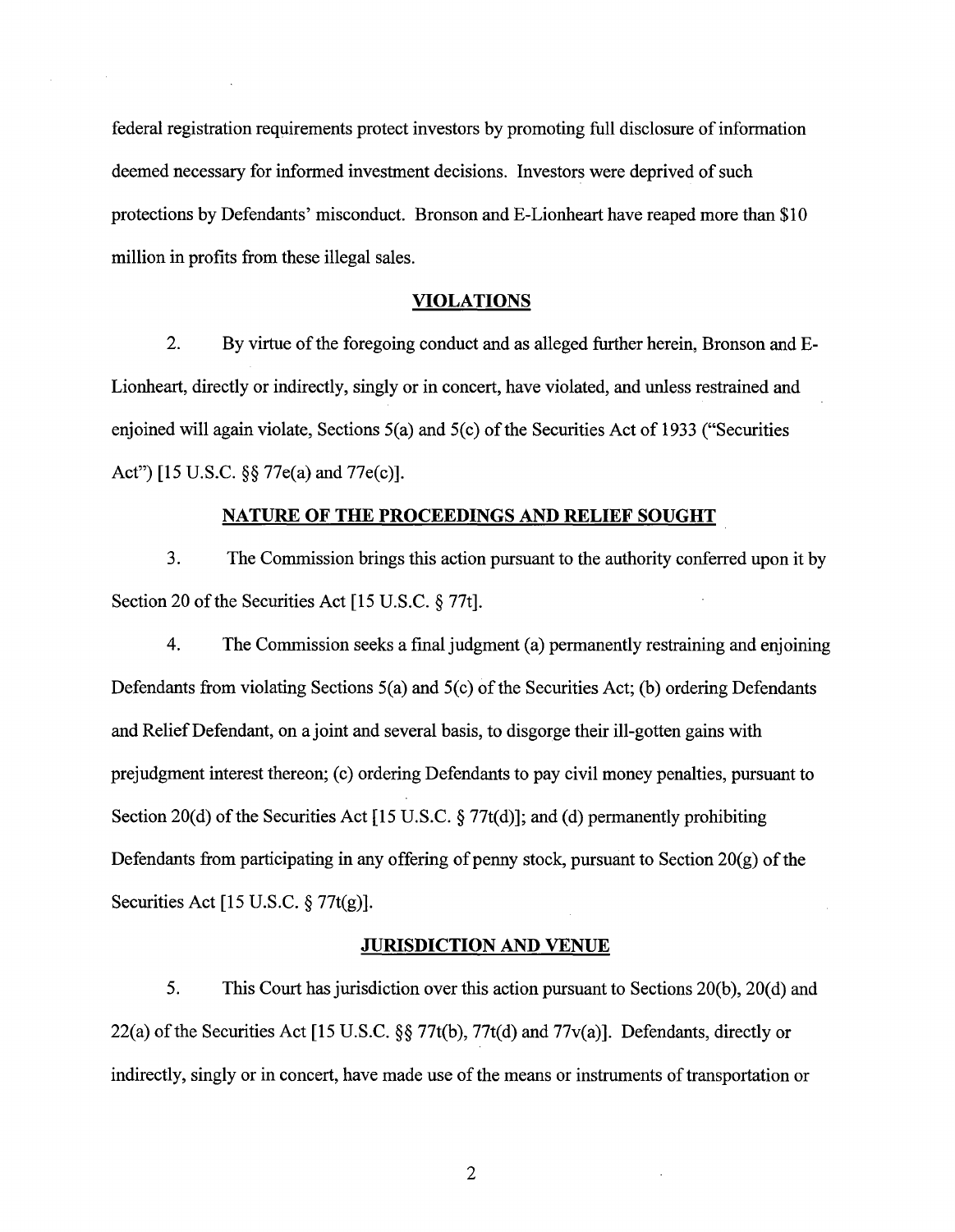communication in interstate commerce, or of the mails, in connection with the transactions, acts, practices and courses of businesses alleged herein.

6. Venue lies in the Southern District of New York, pursuant to Section  $22(a)$  of the Securities Act [15 U.S.C. § 77v(a)]. Bronson resides in this District, and E-Lionheart's principal place of business is in this District.

#### **FACTS**

#### **Defendants**

7. **Bronson,** age 46, resides in Ossining, New York. Bronson is the sole managing member of E-Lionheart, an entity he used to facilitate his illegal stock sales.

8. **E-Lionheart,** formed in 2005 as a Delaware limited liability company, also does business as "Fairhills Capital." E-Lionheart is registered in the State of New York as a foreign limited liability company. Bronson is the sole managing member of E-Lionheart. At all times relevant to this Complaint, E-Lionheart has maintained its sole physical office in White Plains, New York.

#### **Relief Defendant**

9. **FCI** was formed in 2010 as a Delaware corporation, and maintains a registered business address in White Plains, New York at the same location as E-Lionheart. Bronson is the President and owner of FCI. FCI was unjustly enriched by Bronson's transfer to FCI of at least \$600,000 of the proceeds from the illegal stock sales described herein.

#### **Background**

10. The Defendants in this case obtained and illegally resold the stock of approximately 100 companies, reaping profits of more than \$10 million while depriving the investing public of the protections of the registration requirements of the securities laws. The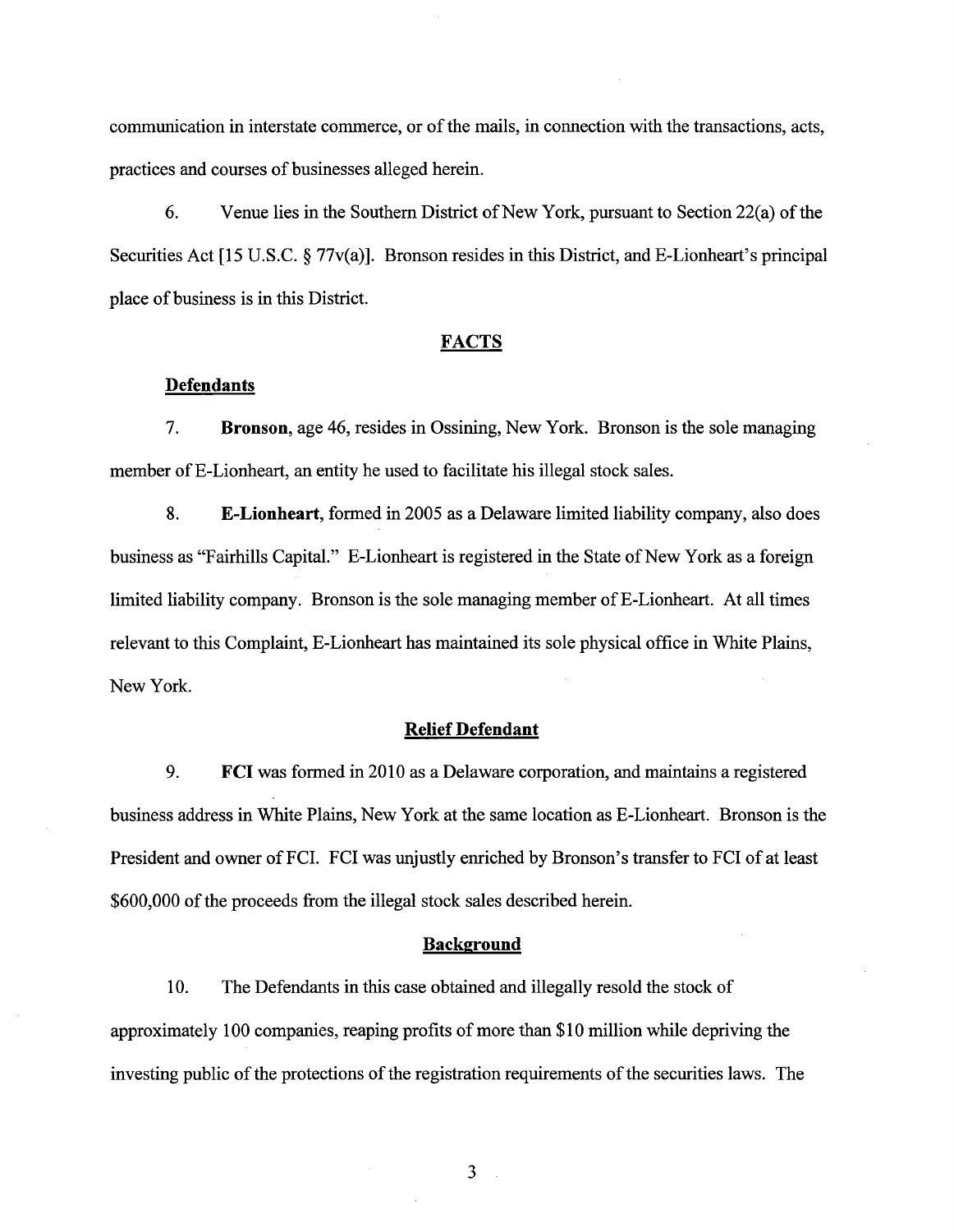companies that issued these shares typically had limited assets, low share prices, and little or no analyst coverage. The stocks of these issuers traded only in the "over-the-counter" market and were quoted on OTC Link, an electronic quotation and trading system. At all relevant times, the stocks of these issuers were "penny stocks" as defined by Section  $3(a)(51)(A)$  of the Securities Exchange Act of 1934 ("Exchange Act") [15 U.S.C.  $\S$  78c(a)(51)(A)], meaning that, among other things, they traded below five dollars per share and were not listed on a national securities exchange.

11. Section 5 of the Securities Act prohibits any person, directly or indirectly, from offering or selling any security unless a registration statement is filed as to such offer, and is in effect as to such sale, or unless an exemption from registration is available. A registration statement is made publicly available and is required to include disclosures of financial and business information about the company and the particular securities that are being offered and sold.

12. Unless an exemption from registration is available, a registration statement is required for each new offer or sale of securities by any person. In this case, no registration statements were filed or in effect in connection with either the initial issuance of shares to Defendants or Defendants' sales of those shares to the public and no exemptions from registration were available to Defendants for their sales of those securities to the public.

13. Certain statutory provisions ofthe Securities Act and Commission regulations provide exemptions or safe harbors from the federal registration requirement. States have also enacted laws, known as "blue sky laws," that regulate the offer and sale of securities by imposing state-level registration requirements and exemptions from registration. Certain of the federal exemptions from registration are designed to achieve uniformity between state and federal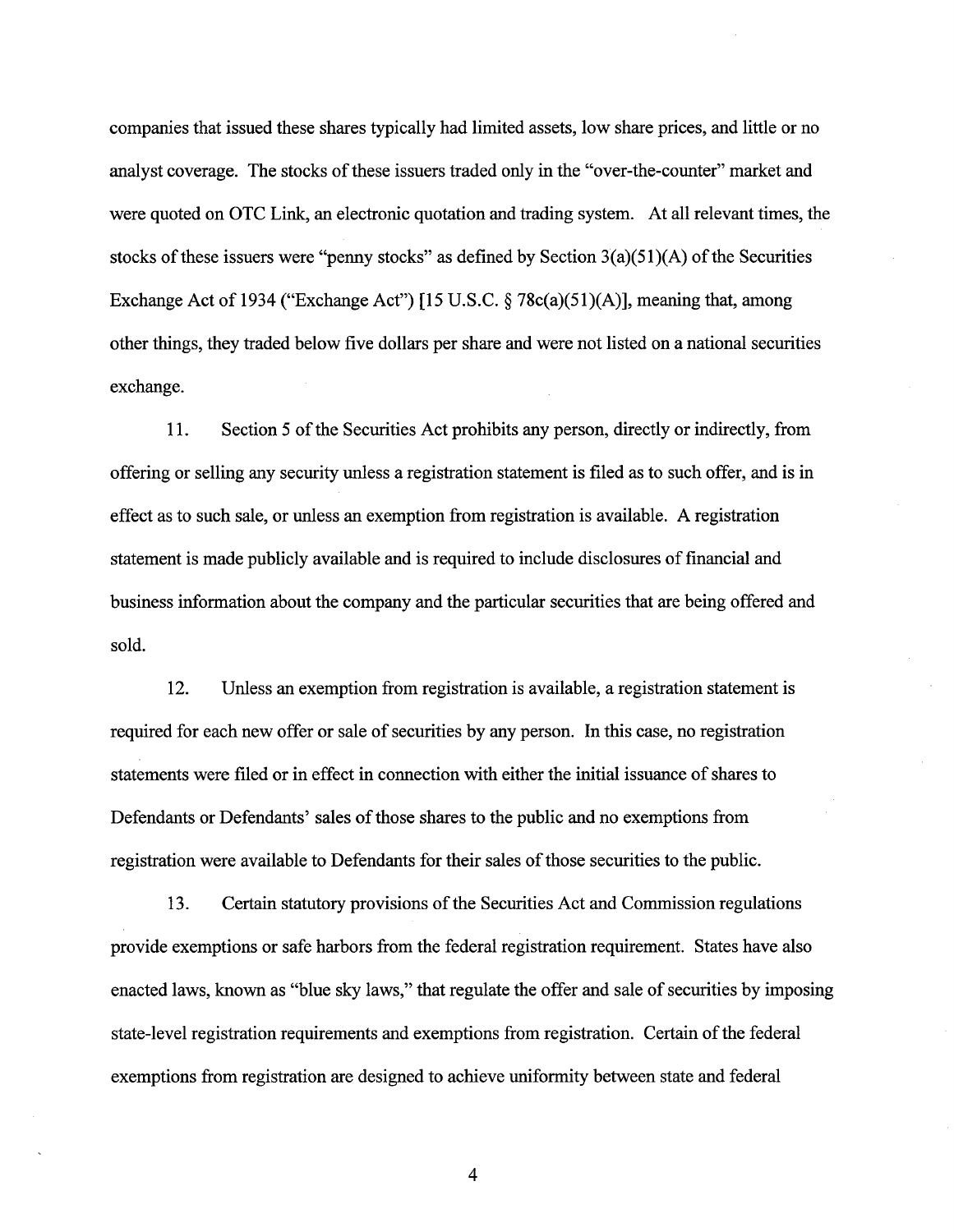exemptions in order to facilitate capital formation that is consistent with the protection of investors. One such exemption, Rule 504(b)(1)(iii), adopted as part of Regulation D, 17 C.F.R. § 230.501 et seq.  $(1999)$  ("Rule 504(b) $(1)$ (iii)"), provides an exemption for certain limited offers and sales of securities only if the offers and sales are made "[e ]xclusively according to state law exemptions from registration that permit general solicitation and general advertising so long as sales are made only to 'accredited investors' as defined in [Rule] 501(a)." Accredited investors are investors who meet certain income or net worth requirements.

14. Defendants purported to rely upon Rule  $504(b)(1)(iii)$  in connection with their sales of securities. However, the state law exemption Defendants selected and purportedly relied upon was inapplicable to Rule 504(b)(1)(iii). Accordingly, neither the issuers' initial offers and sales to Defendants nor Defendants' subsequent offers and sales to the investing public qualified as exempt from registration pursuant to Rule 504(b)(1)(iii).

#### **Defendants' Illegal Stock Sales**

15. Defendants' illegal operation typically followed the same pattern. Operating from E-Lionheart's office in White Plains, New York, Bronson, or E-Lionheart personnel acting at Bronson's direction, "cold called" OTC Link quoted companies to ask if they were interested in obtaining capital. If the company was interested, Bronson, or E-Lionheart personnel acting at his direction, would offer to buy stock in the company at a rate that was deeply discounted from the price the company's stock was then trading at.

16. If a company expressed interest, Bronson (or E-Lionheart personnel acting at his direction) prepared a subscription agreement and other documents to effect the transaction. In certain instances, Defendants prearranged with the company to purchase multiple "tranches" of the company's securities in the future once Defendants were able to sell earlier tranches into the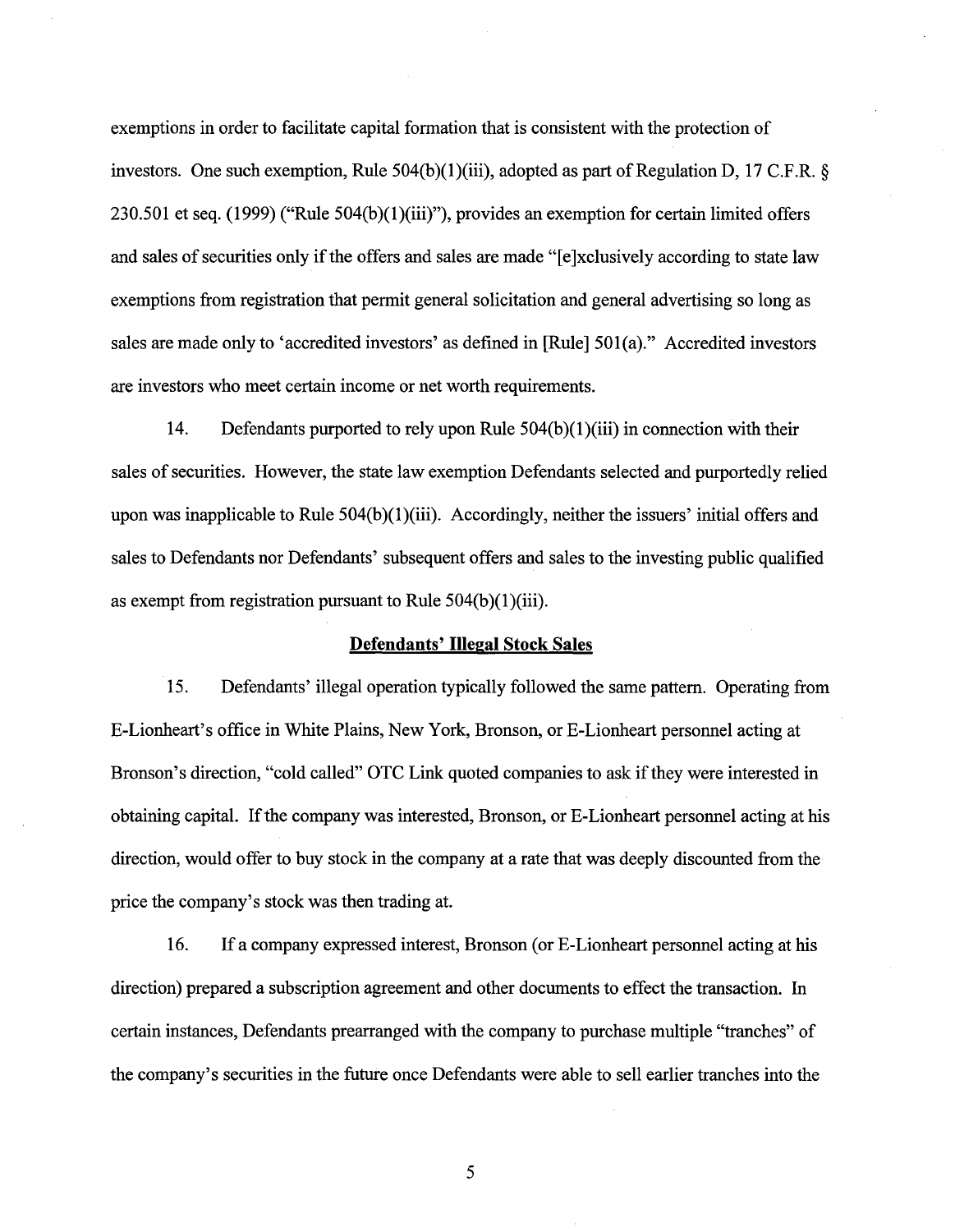public market.

17. Typically, Defendants began immediately reselling the shares to the investing public through a broker within days of receiving the shares from the company. No registration statement was filed or in effect as to any of these sales at the time Bronson and E-Lionheart sold those shares to the public and no valid exemption was available. As a result, investors purchasing shares did not have access to all of the information that a registration statement would have provided and in many instances were deprived of even the basic information of the new issuance of millions of shares by the company and the dilution effect thereof. On average, the Defendants were able to generate proceeds from their illegal resales that were approximately double the price at which E-Lionheart had acquired the shares.

18. Bronson and E-Lionheart repeated this pattern with approximately 100 issuers, often purchasing and unlawfully reselling multiple "tranches" of securities from any given issuer.

### **The Purported Registration Exemption**

19. Despite all of Defendants' activities taking place in New York, and irrespective of the location of the company's business, the subscription agreement represented that the company was making an offering of its stock that was exempt from registration because it was being made pursuant to Rule  $504(b)(1)(iii)$  of Regulation D and a Delaware state law exemption from registration, Section 7309(b)(8) of the Delaware Securities Act [Redesignated as  $\S$  73-207(b)(8) of the Delaware Securities Act on November 14, 2011].

20. Before the securities were issued to E-Lionheart, an attorney referred and/or paid by Bronson, but purportedly acting on the company's behalf, provided an opinion letter to the company's transfer agent asserting that the securities could be issued without a restrictive legend.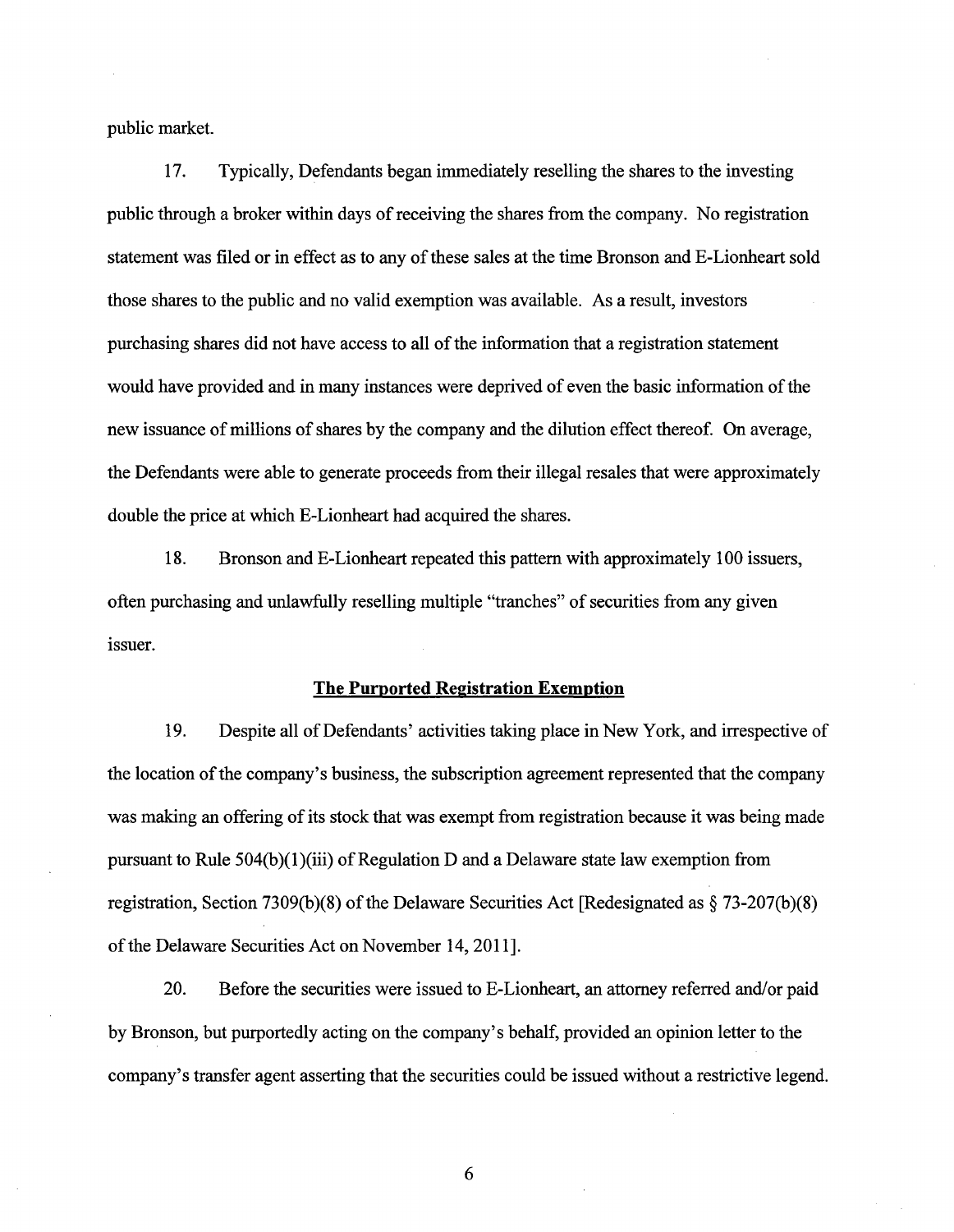Companies use transfer agents to keep track of the individuals and entities that own their stock. In the absence of a registration statement, transfer agents will issue stock certificates bearing a "restrictive legend"  $-$  indicating limitations on the transfer or sale of the security  $-$  unless the transfer agent receives assurances in the form of an attorney opinion letter that adequately explains why it is lawful to issue the certificates without a restrictive legend. However, the absence or removal of a restrictive legend on a stock certificate merely makes the transfer of the certificate possible, not lawful.

21. These attorney opinion letters claimed that Section 7309(b)(8) of the Delaware Securities Act [now §73-207(b)(8)] purportedly satisfied the requirements of Section  $504(b)(1)(iii)$  of Regulation D, thereby supposedly permitting the issuance of "freely tradable" securities without a restrictive legend. The attorney providing the opinion letter typically was not licensed to practice law in Delaware.

22. Despite their attempt to invoke a Delaware state law exemption in the subscription agreements and attorney opinion letters, the securities offerings had either no nexus, or an insufficient nexus, to Delaware. Bronson and E-Lionheart, both residents of New York State, did not prepare, negotiate or execute any of the subscription agreements or other transactional documents in Delaware. The securities were sent to E-Lionheart's business address in White Plains, New York. Many of the companies that issued the securities had no business operations in Delaware. The attorney opinion letters were not typically prepared by attorneys licensed to practice law in Delaware. Nor were any of the transfer agents to whom the opinion letters were sent located in Delaware. As such, Defendants' purchase of securities could not have been made pursuant to, or in reliance upon, any Delaware state law exemptions from registration. Rule  $504(b)(1)(iii)$ 's exemption was therefore unavailable.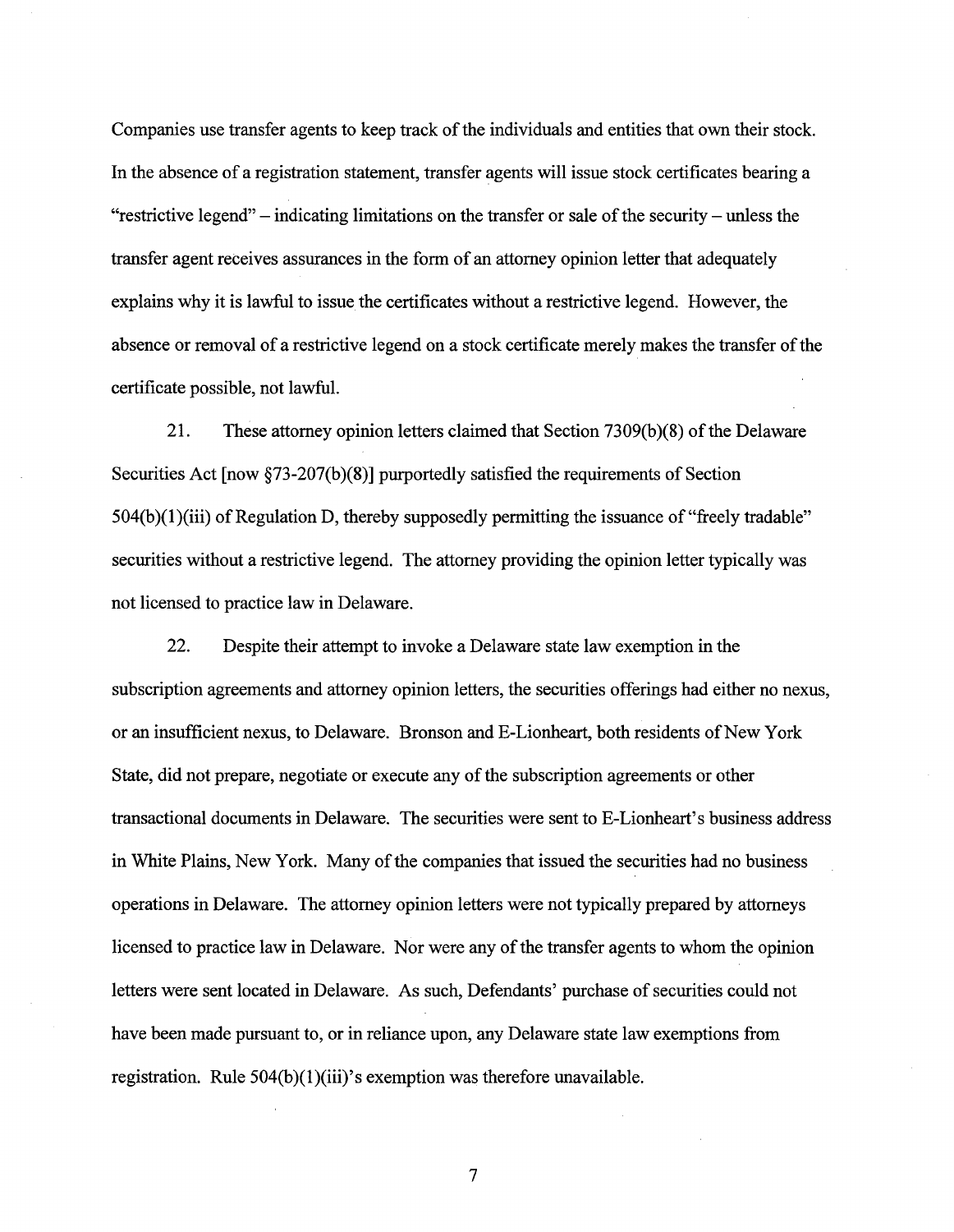23. The Delaware exemption on which Defendants claimed reliance is also not an exemption that meets the requirements of Rule  $504(b)(1)(iii)$ . Rule  $504(b)(1)(iii)$  requires that the state law exemption from registration be an exemption that "permit[s] general solicitation and general advertising." Section 7309(b)(8) [now §73-207(b)(8)] of the Delaware Securities Act  $-$  the state law exemption referenced in the subscription agreements  $-$  pertains solely to offers or sales that are exclusively made to several specifically enumerated types of institutions (including certain accredited investors that are not natural persons). This state law exemption does not permit "general solicitation and general advertising," as required by Rule  $504(b)(1)(iii)$ , and the Delaware Securities Act prohibits solicitation without registration or an applicable exemption. Rule 504(b)(1)(iii)'s exemption was therefore unavailable to Defendants' transactions.

24. In addition, the Defendants' quick resales were in violation of an existing Delaware exemption that *is* compatible with the requirements of Rule  $504(b)(1)(iii)$  – Section 503 of the Delaware Rules and Regulations [Rules and Regulations Pursuant to the Delaware Securities Act, §503]. Any resales of securities made in reliance on this exemption must satisfy a twelve month holding period, with which Defendants did not comply.

### **The Illegal Profits**

25. Defendants' resales of the stock of ICBS, Ltd. (ticker "ICBT"), a small company, exemplify the mechanics of the illegal stock distribution operation and the resulting unlawful profits obtained by Bronson and E-Lionheart.

26. On February 3, 2010, E-Lionheart entered into a subscription agreement with ICBT in which E-Lionheart purchased 60,000,000 ICBT shares for \$30,000. On February 8, 2010, Defendants deposited the ICBT shares in E-Lionheart's brokerage account.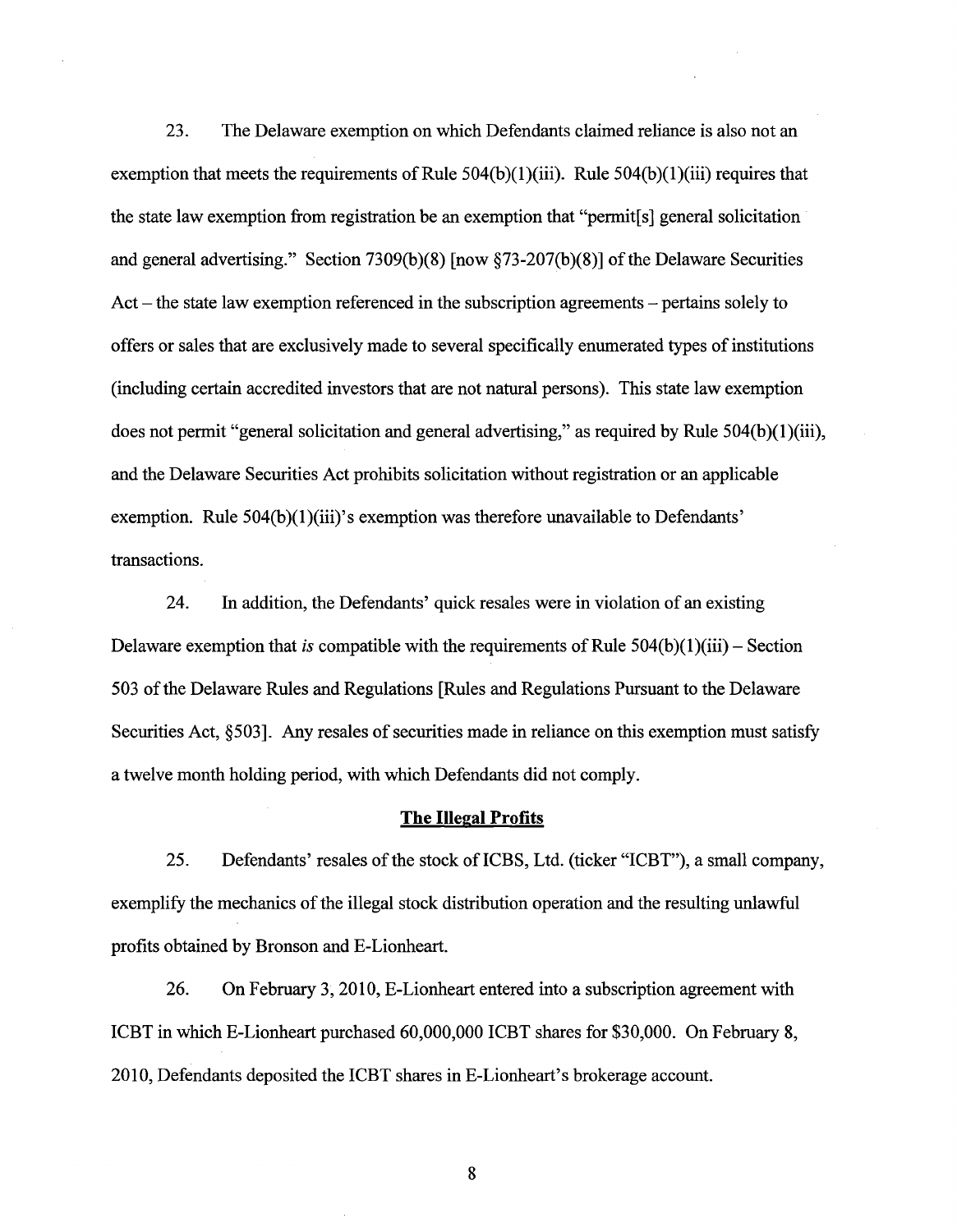27. On February 10, 2010, just two days later, Defendants sold  $46,230,009$  of these shares to the investing public through E-Lionheart's broker. The next day, Defendants sold the remaining 13,769,991 shares through E-Lionheart's broker. No registration statement was filed or in effect as to such offers and sales thus depriving the market of relevant information – and no valid exemption from registration was available for Defendants' sales. Bronson and E-Lionheart obtained gross sales proceeds of approximately \$58,000 and illegal profits of \$28,000.

28. Approximately three months later, on May 14, 2010, E-Lionheart entered into a subscription agreement with ICBT in which E-Lionheart purchased another 110,000,000 ICBT shares for \$30,000. On May 18, 2010, Defendants deposited these shares in E-Lionheart's brokerage account. On May 21, 2010, just three days later, Defendants sold  $50,000,000$  of these shares to the public through E-Lionheart's broker. Four days after that, on May 25, 2010, Defendants sold the remaining 60,000,000 shares to the public through E-Lionheart's broker. No registration statement was filed or in effect as to these transactions – and no valid exemption was available for Defendants' sales. Bronson and E-Lionheart obtained gross sales proceeds of approximately \$45,600 and illegal profits of \$15,600.

29. Defendants engaged in at least 11 additional transactions with ICBT of similar type between September 2009 and May 2011 and resold the shares to the public without registration or a valid exemption. In total, Defendants' unregistered and illegal sales of ICBT stock to the public netted gross sales proceeds of approximately \$960,000 and illegal profits of \$325,000.

30. Since August 2009, Defendants have engaged in similar illegal resales ofthe stock of over one hundred other companies. In the aggregate, Defendants have entered into hundreds of transactions, involving the sale of billions of shares to the investing public, without a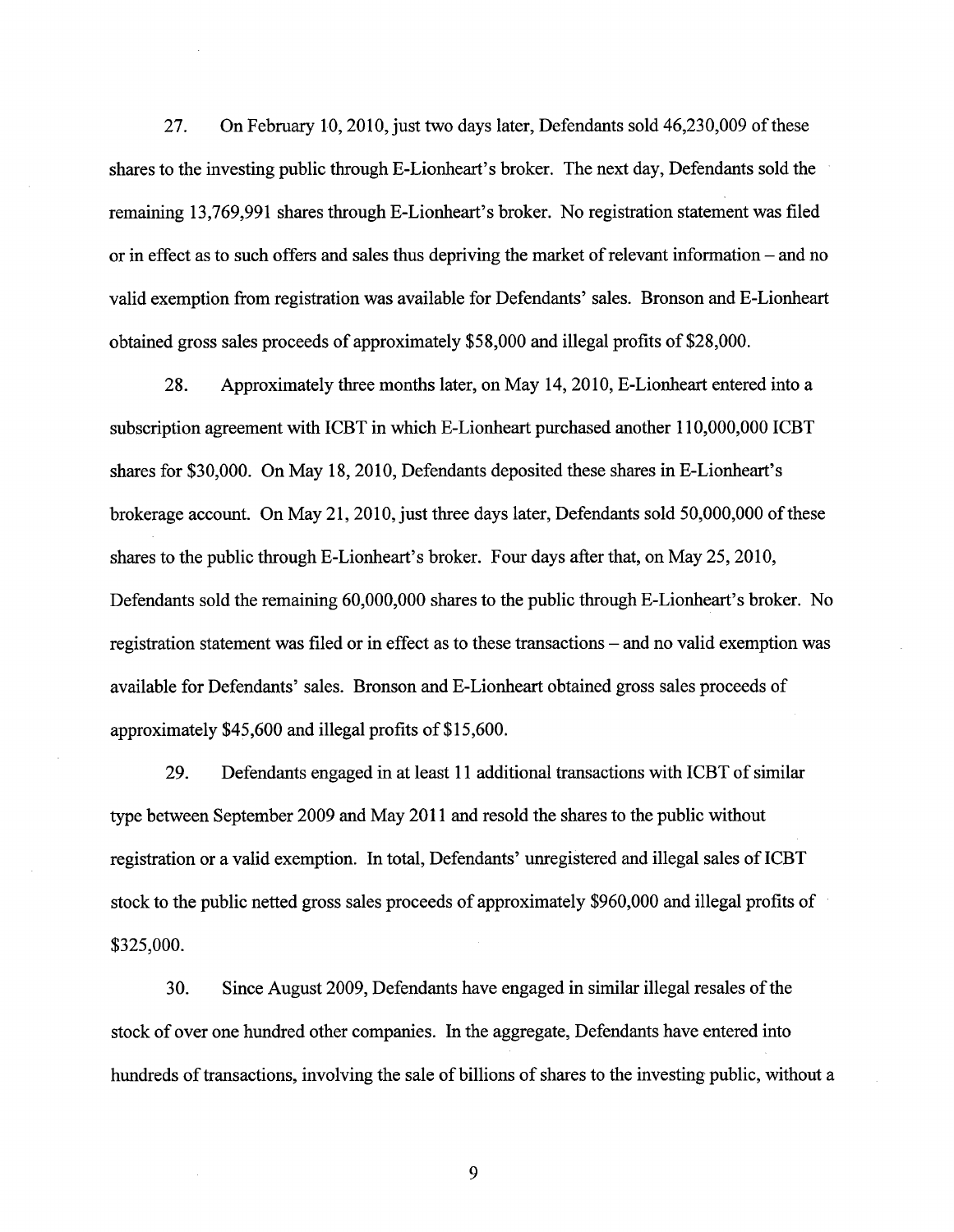registration statement being filed or in effect and with no valid exemption from registration available for Defendants' sales of securities. The following table summarizes the transactions by Defendants in the stock acquired from just ten of these issuers during the two-year period August 2009 to August 2011 :

| <b>Issuer Name</b>                                | Acquisition<br>Period | <b>Resale Period</b> | # of Sham<br>504(b)(1)(iii)<br>Transactions w/<br><b>Issuer</b> | # of Shares<br><b>Defendants</b><br><b>Illegally Resold</b><br>(Approx.) | <b>Gross Proceeds</b><br>from Resales<br>(Approx.) | <b>Net Profits</b><br>(Approx.) |
|---------------------------------------------------|-----------------------|----------------------|-----------------------------------------------------------------|--------------------------------------------------------------------------|----------------------------------------------------|---------------------------------|
| Sierra Gold<br>Corp.                              | $8/09 - 4/11$         | $8/09 - 5/11$        | 30                                                              | 1.1 billion                                                              | \$1,713,000                                        | \$836,000                       |
| Cannon<br><b>Exploration</b><br>Inc.              | $8/10 - 12/10$        | $8/10 - 1/11$        | $\mathbf{11}$                                                   | 2.9 billion                                                              | \$1,304,000                                        | \$745,000                       |
| <b>LIGATT</b><br><b>Security Int'l</b><br>Inc.    | $1/10 - 2/11$         | $1/10 - 4/11$        | 23                                                              | 2.6 billion                                                              | \$994,000                                          | \$591,000                       |
| <b>International</b><br><b>Power Group</b><br>Ltd | $10/09 - 5/11$        | $10/09 - 6/11$       | 18                                                              | 2.6 billion                                                              | \$1,253,000                                        | \$579,000                       |
| <b>Russell</b><br><b>Industries Inc.</b>          | $6/09 - 12/10$        | $8/09 - 12/10$       | 22                                                              | 4.2 billion                                                              | \$855,000                                          | \$503,000                       |
| <b>GoIP</b> Global<br>Inc.                        | $9/09 - 3/11$         | $10/09 - 4/11$       | 20                                                              | 400 million                                                              | \$1,117,000                                        | \$431,000                       |
| <b>Hall of Fame</b><br>Beverages Inc.             | $5/10 - 3/11$         | $5/10 - 4/11$        | 13                                                              | 2.2 billion                                                              | \$1,002,000                                        | \$404,000                       |
| <b>Green Globe</b><br>Int'l Inc.                  | $6/10 - 2/11$         | $6/10 - 6/11$        | 19                                                              | 1.6 billion                                                              | \$661,000                                          | \$298,000                       |
| Lecere Corp.                                      | $6/10 - 4/11$         | $6/10 - 5/11$        | $\tau$                                                          | 3.2 billion                                                              | \$598,000                                          | \$281,000                       |
| Imagexpres<br>Corp.                               | $9/09 - 5/10$         | $10/09 - 8/10$       | 7                                                               | 2 billion                                                                | \$476,000                                          | \$147,000                       |
|                                                   | <b>TOTAL</b>          |                      | 170                                                             | 22.8 billion                                                             | \$9.973,000                                        | \$4,815,000                     |

31. Through this action, the Commission seeks disgorgement of all ill-gotten gains generated from all of the Defendants' unregistered sales of securities.

### **Relief Defendant FCI**

32. Bronson is the President and owner of FCI. Bronson registered FCI to do business in New York on December 14, 2010. Less than one week later, on December 20,2010, Bronson transferred \$10,000 from the E-Lionheart brokerage account he used to custody the proceeds of his illegal transactions to a bank account maintained in the name of FCI.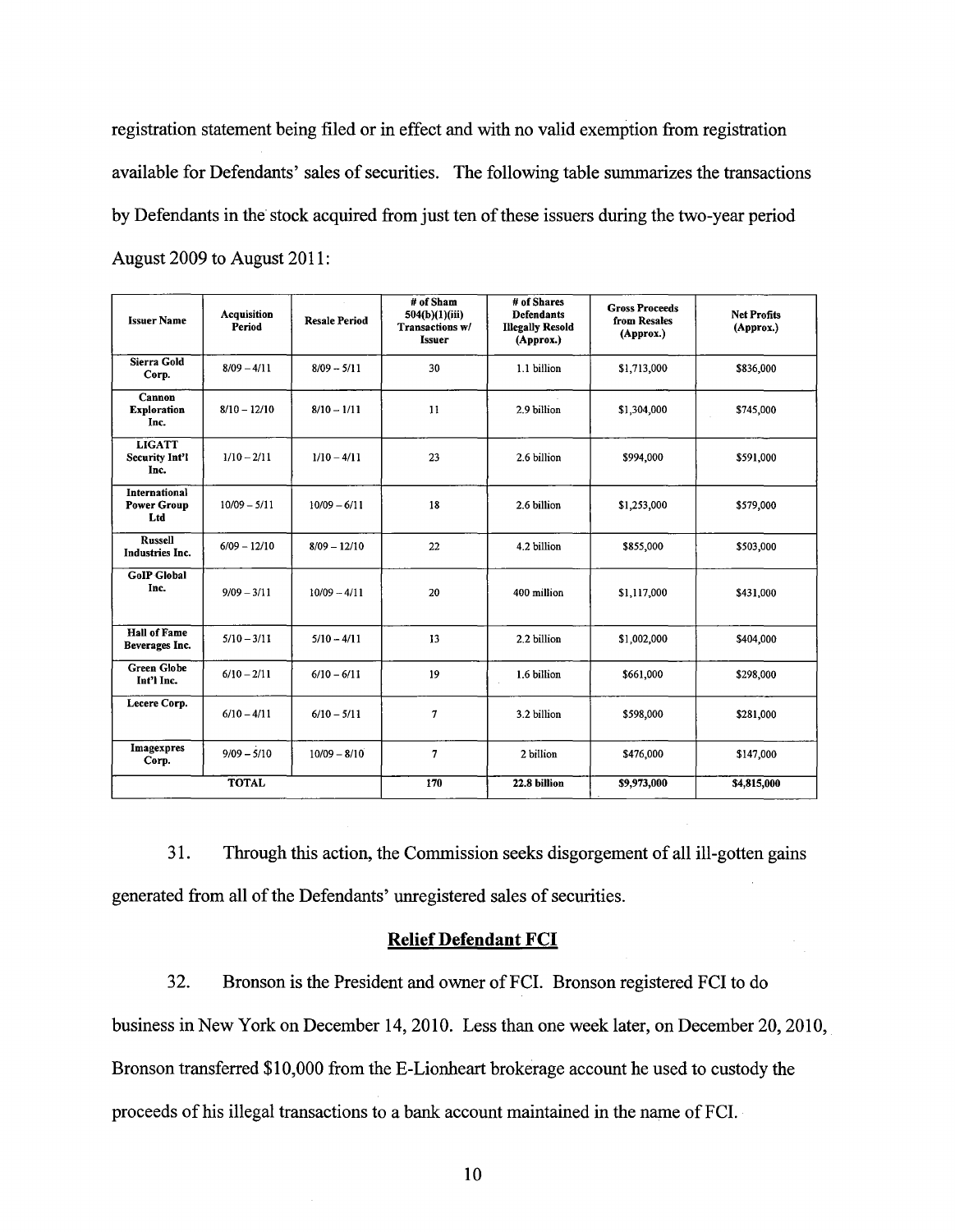33. In December 2010, Bronson also transferred title to a 2011 Mercedes Benz SUV from his name to FCI's name. FCI also holds title to a 2011 Land Rover, a 2007 Ferrari 599 and a 1982 Rolls Royce Silver Spur.

34. On February 10, 2011, Bronson transferred an additional \$600,000 from E-Lionheart's custodial brokerage account to FCI's bank account. FCI, however, does not have any legitimate claim to the more than \$600,000 in unlawful profits Bronson transferred to this entity's bank account.

35. None of the shares illegally sold by Bronson and E-Lionheart were transactions on FCI's behalf and none of the proceeds transferred to FCI were in return for any other consideration. The overwhelming majority of transactions in FCI's bank account, from the account's inception through at least June 30, 2011, were transfers to-and-from E-Lionheart's principal bank account. One of the few transfers out of FCI's bank account not directed at E-Lionheart's bank account concerned a \$35,000 payment to an attorney acting on behalf of GoIP Global, Inc. in connection with its sale of \$35,000 of its securities to E-Lionheart, not FCI. This payment to IP Global, Inc.'s attorney came just one day after Bronson seeded FCI's bank account with \$600,000 in illegal profits from E-Lionheart's custodial brokerage account.

36. Bronson is using the FCI bank account to hold certain proceeds of his illegal trading activity and to facilitate that activity.

# **FIRST CLAIM FOR RELIEF** Violations of Sections 5(a) and 5(c) of the Securities Act **(Against Bronson and E-Lionheart)**

37. Paragraphs 1 through 36 are re-alleged and incorporated by reference as if fully set forth herein.

38. Defendants, singly or in concert, directly or indirectly, made use of the means or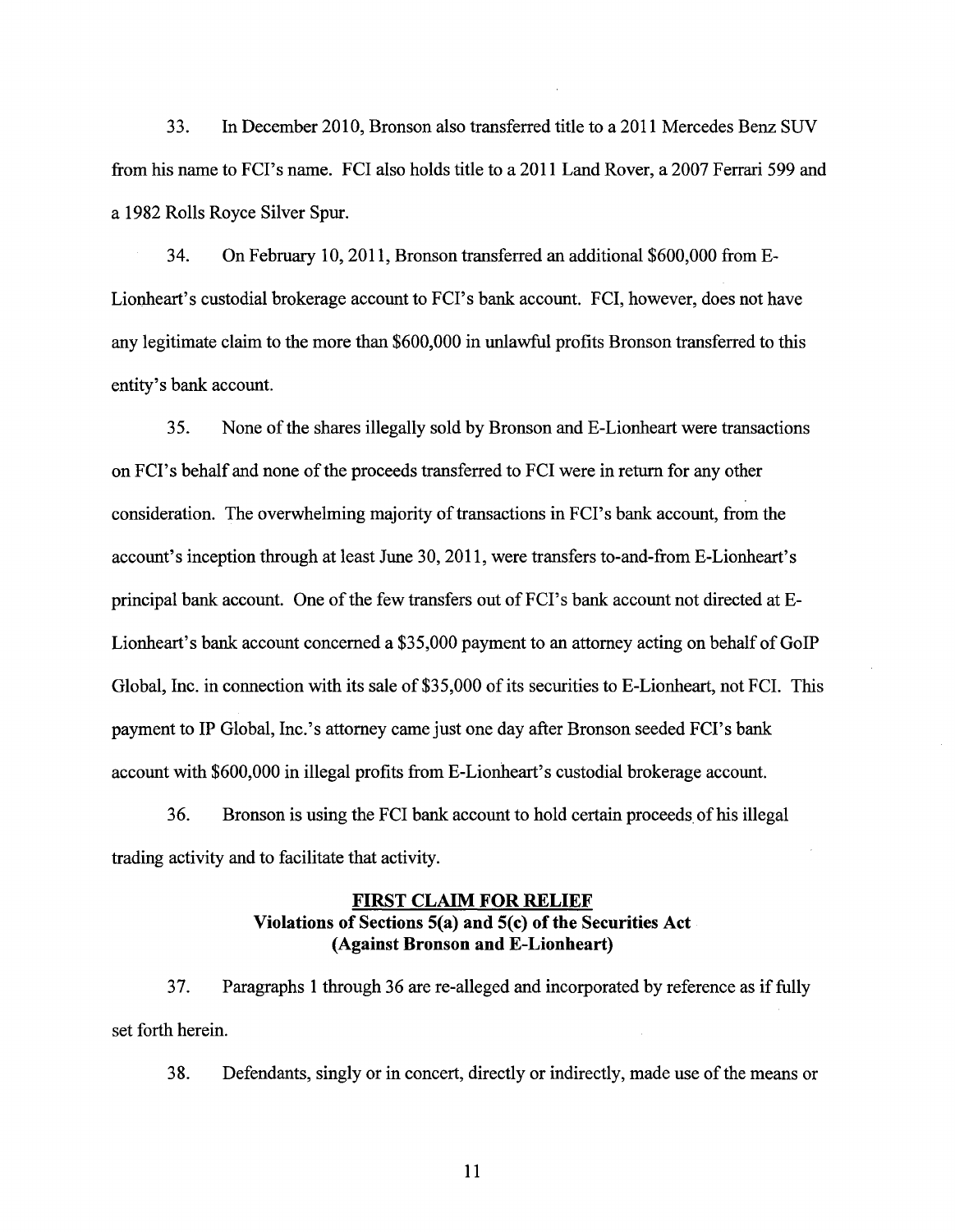instruments of transportation or communication in interstate commerce or of the mails to offer and to sell securities when no registration statement had been filed or was in effect as to such offers and sales of such securities and no exemption from registration was available.

39. By reason of the activities described herein, Defendants, singly or in concert, directly or indirectly, have violated Sections  $5(a)$  and  $5(c)$  of the Securities Act [15 U.S.C. §§ 77e(a) and 77e(c)].

## **SECOND CLAIM FOR RELIEF (Unjust Enrichment Against Relief Defendant FCI)**

40. Paragraphs 1 through 36 are re-alleged and incorporated by reference as if fully set forth herein.

41. In the manner described above, ReliefDefendant FCI has obtained proceeds from Defendants' unlawful conduct under circumstances in which it is not just, equitable or conscionable for FCI to retain these ill-gotten gains. FCI gave no consideration for its receipt of these ill-gotten gains and has no legitimate claim to these funds. As a consequence, FCI has been unjustly enriched.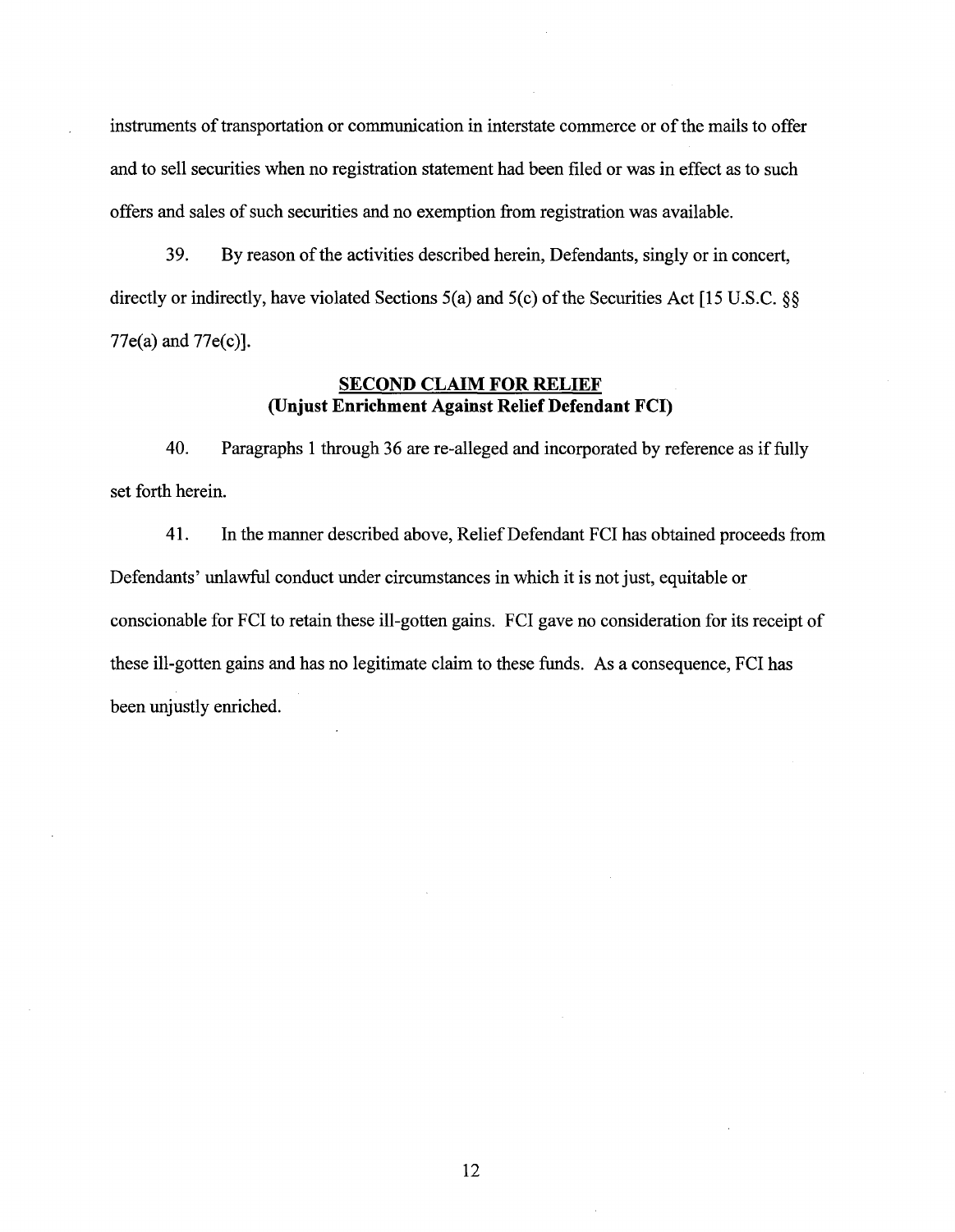#### **PRAYER FOR RELIEF**

**WHEREFORE,** the Commission respectfully requests that the Court issue a Final Judgment:

I.

Permanently enjoining and restraining Defendants, their agents, servants, employees, and attorneys, and all persons in active concert or participation with them who receive actual notice of the injunction by personal service or otherwise, and each of them, from, directly or indirectly, violating Sections 5(a) and 5(c) of the Securities Act [15 U.S.C.  $\S$ § 77e(a) and 77e(c)].

II.

Ordering each of the Defendants and the Relief Defendant to disgorge, with prejudgment interest thereon, all ill-gotten gains received directly or indirectly as a result of the misconduct alleged in this Complaint, on a joint and several basis.

## III.

Ordering Defendants to each pay civil monetary penalties pursuant to Section 20(d) of the Securities Act  $[15 \text{ U.S.C.} \S 77t(d)].$ 

## IV.

Imposing a permanent bar on Defendants from participating in any offering of penny stock pursuant to Securities Act Section 20(g) [15 U.S.C. § 77t(g)].